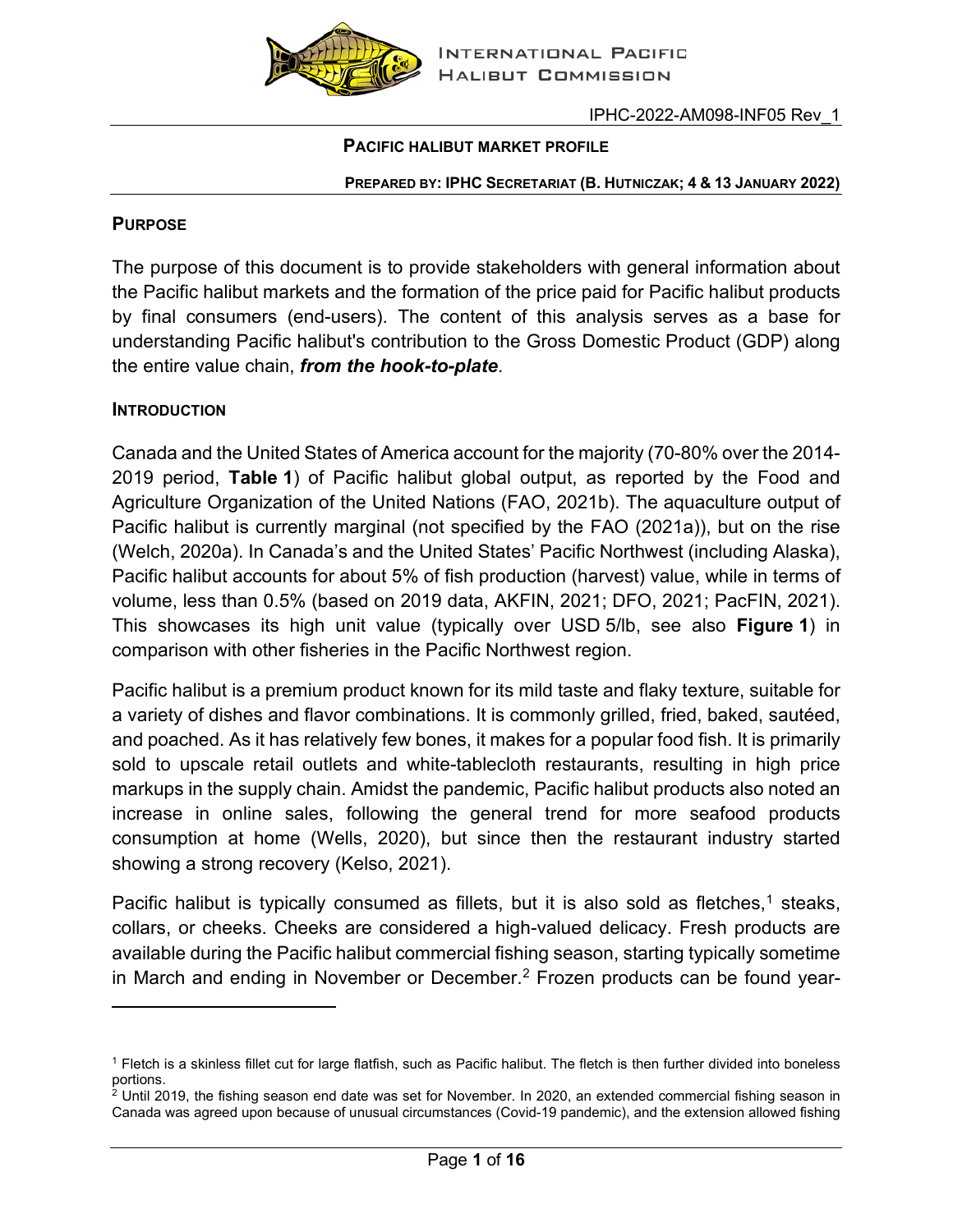round. Excess fish parts are ground and discharged as waste or turned into fish meal (AFSC, 2019).

The majority of Pacific halibut on the North American market is produced from fish landed in Alaska or British Columbia, and processed in Canada or the United States, but wholesalers carry also Pacific halibut products originating from Russian waters processed in China. These are typically offered in the form of fletches (Tradex, 2021c).

The main substitute product is Atlantic halibut, but weak substitutes include Pacific cod and other whitefish (AFSC, 2019).

|            | 2014   | 2015   | 2016   | 2017   | 2018  | 2019   | $2020^{(1)}$ |
|------------|--------|--------|--------|--------|-------|--------|--------------|
| Canada     | 3,619  | 3,710  | 3.747  | 3,812  | 3,330 | 3.163  | 2,959        |
| <b>USA</b> | 10,479 | 11,008 | 11,286 | 11,895 | 9,877 | 11,203 | 10,106       |
| Russia     | 4,754  | 4.220  | 4,346  | 3,895  | 5,932 | 4,172  | NA           |
| % IPHC     | 74.8%  | 77.7%  | 77.6%  | 80.1%  | 69.0% | 77.5%  | NA           |

<span id="page-1-0"></span>*Table 1: Global Pacific halibut production (t, round weight, 2014-2020).*

(1) Based on IPHC data. Note that the FAO data in principle should include harvest volume for all commercial, industrial, recreational, and subsistence purposes, and aquaculture. However, the FAO values for Canada and USA align with commercial landings reported by DFO (2021) and NOAA (2021a).



*Notes*: Based on eLandings data (ADFG, 2021). Converted from nominal to real prices using Consumer Price Index (CPI, BLS 2021), with baseline in January 2019.

<span id="page-1-1"></span>*Figure 1: Average monthly Pacific halibut ex-vessel price in Alaska.*

in the IPHC Regulatory Area 2B up to December 7 (regulatory update from 17 September 2020). Current (2021) regulations provide for the fishing season lasting until December 7 in all IPHC Regulatory Areas (latest update from 22 February 2021).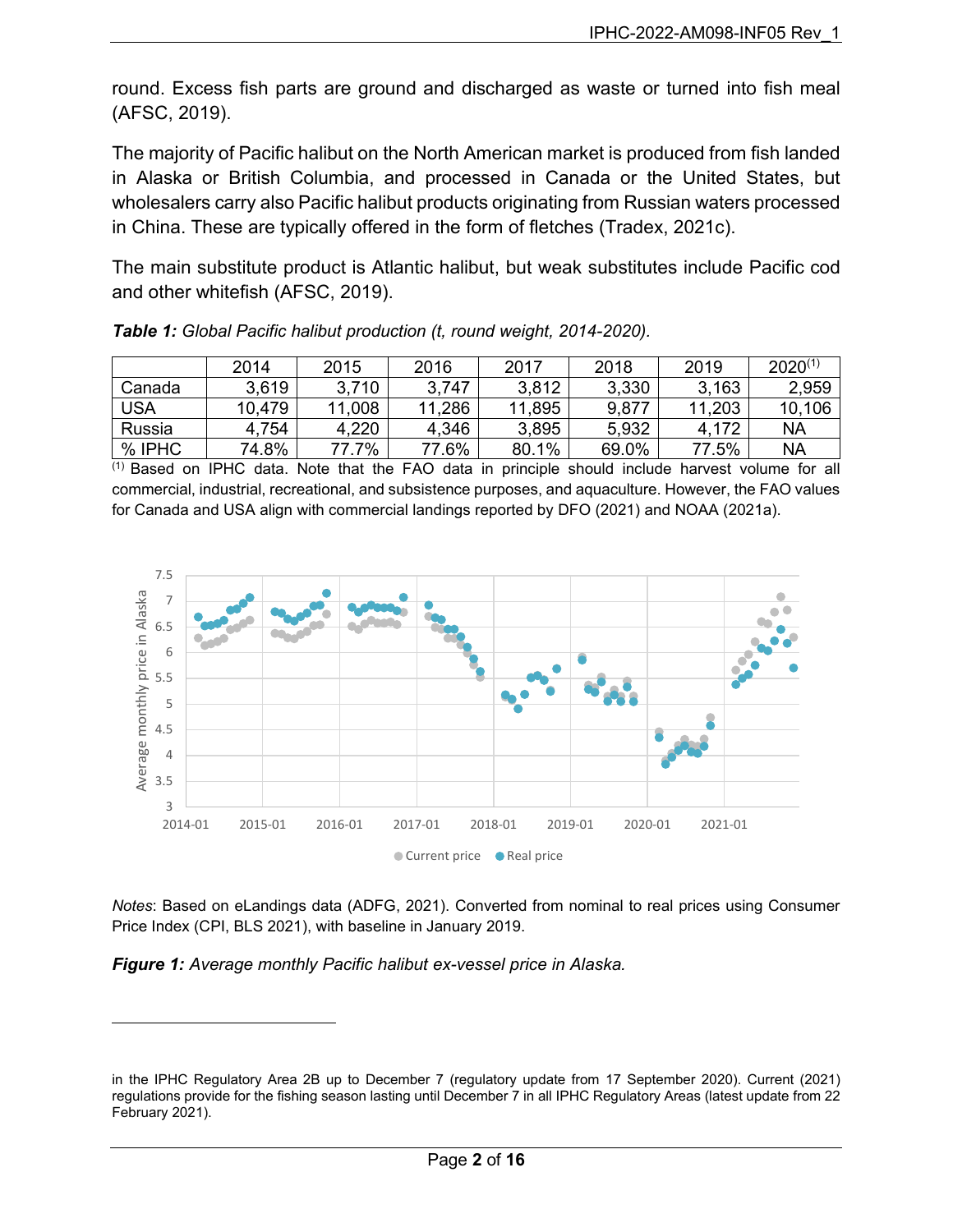### **PROCESSING AND PRIMARY WHOLESALE**

The total value of Pacific halibut products processed by Alaska and British Columbia (i.e., wholesale value) $3$  in 2019 was about USD 165.3 mil., of which Alaska accounted for 66%.[4](#page-2-1) The covid-19 pandemic had a considerable impact on the 2020 output of the processing sector in Alaska. The state noted a 28% year-on-year drop in wholesale value, from USD 108.6 mil. in 2019 to USD 78.3 mil in 2020. However, the 2021 season was marked by a prompt recovery, with wholesale prices continuing an upward trend throughout the year (Tradex, 2021a). British Columbia noted a less pronounced Pacific halibut wholesale value drop between 2019 and 2020, about 10%, from USD 53.8 mil. to USD 48.2 mil. Early indicators for 2021 based on monthly data on sales by the *Seafood product preparation and packaging* sector in British Columbia (Statistics Canada, 2021b; data available for July-October) suggest a recovery in earlier months (year-on-year increase in July and August, data for January-June suppressed to meet the confidentiality requirements) but overall further decrease in sales by 11%.

The main Pacific halibut product of both Alaska and British Columbia is headed and gutted (H&G) fish. It accounted for 65% of 2019 Alaska production. Fresh products dominate British Columbia's production, while Alaska delivers a mix of fresh and frozen products (fresh products typically account for 50-60% of output value). **[Figure](#page-3-0) 2** and **[Figure](#page-3-1) 3** show year-to-year changes in Pacific halibut processing output by type of product (fresh, frozen, other, for Alaska only), and wholesale value in comparison with landings value (values in 2020 USD).

H&G fish are typically available as individually quick frozen (IQF) product, most commonly 60-80lb in size. [5](#page-2-2) H&G fish marketed in North America are typically produced by national processors from Alaska and British Columbia's harvest. The second most popular product at the wholesale level is Pacific halibut IQF fletches (typically 1-3lb in size). The origin of

<span id="page-2-0"></span><sup>3</sup> This excludes commercial production in Washington, Oregon, and California (collectively, WOC). See details on gaps in economic statistics for the Pacific halibut processing sector described in [IPHC-2021-ECON-02.](https://www.iphc.int/uploads/pdf/economics/2021/iphc-2021-econ-02.pdf) The estimated output of the US West Coast is USD 5.0 mil. The estimate is based on the Pacific halibut multiregional economic impact assessment (PHMEIA) model (see details i[n IPHC-2022-AM098-INF04\)](https://www.iphc.int/uploads/pdf/am/am098/iphc-2022-am098-inf04.pdf).

<span id="page-2-1"></span><sup>4</sup> The sum is based on values reported by the Alaska Department of Fish and Game (COAR, 2021) and the Province of BC (as reported to the IPHC, see [IPHC-2021-AM097-NR01](https://www.iphc.int/uploads/pdf/am/am097/iphc-2021-am097-nr01.pdf) or [IPHC-2022-AM098-NR01\)](https://www.iphc.int/uploads/pdf/am/am098/iphc-2022-am098-nr01.pdf) In the case of British Columbia, the wholesale value may include the value of imported seafood. This is not the case for Alaska, particularly not for the last number of years. As noted by the ADFG, there may be a handful of records pertaining to such scenario, but these are not recent (Sabrina Larsen, ADFG, personal communication). The Secretariat also discussed with the Province of BC the possibility of splitting locally sourced production and processing of imports, but no estimates related to product origin are currently available.

<span id="page-2-2"></span><sup>5</sup> Wholesale market analysis beyond statistics published by national agencies is based on the historical prices for offers made via Tradex Live (Tradex, 2021c). Tradex Foods is sourcing, processing, distributing and marketing frozen seafood supplying over 40 mil. lbs per year to food service, supermarkets, and retailers worldwide. Tredex is based in Canada and has offices in Victoria and Vancouver. The sample size for Pacific halibut products for 2018 was 153, for 2019 72, for 2020 34, and for 2021, to date, 13. Pacific halibut products are typically offered as Free on Board (FOB) Seattle, FOB Vancouver, or FOB Bellingham. FOB refers to a trade agreement in which the seller is responsible for clearing goods for export, delivering them to the vessel, and loading them for transport at the named port of departure.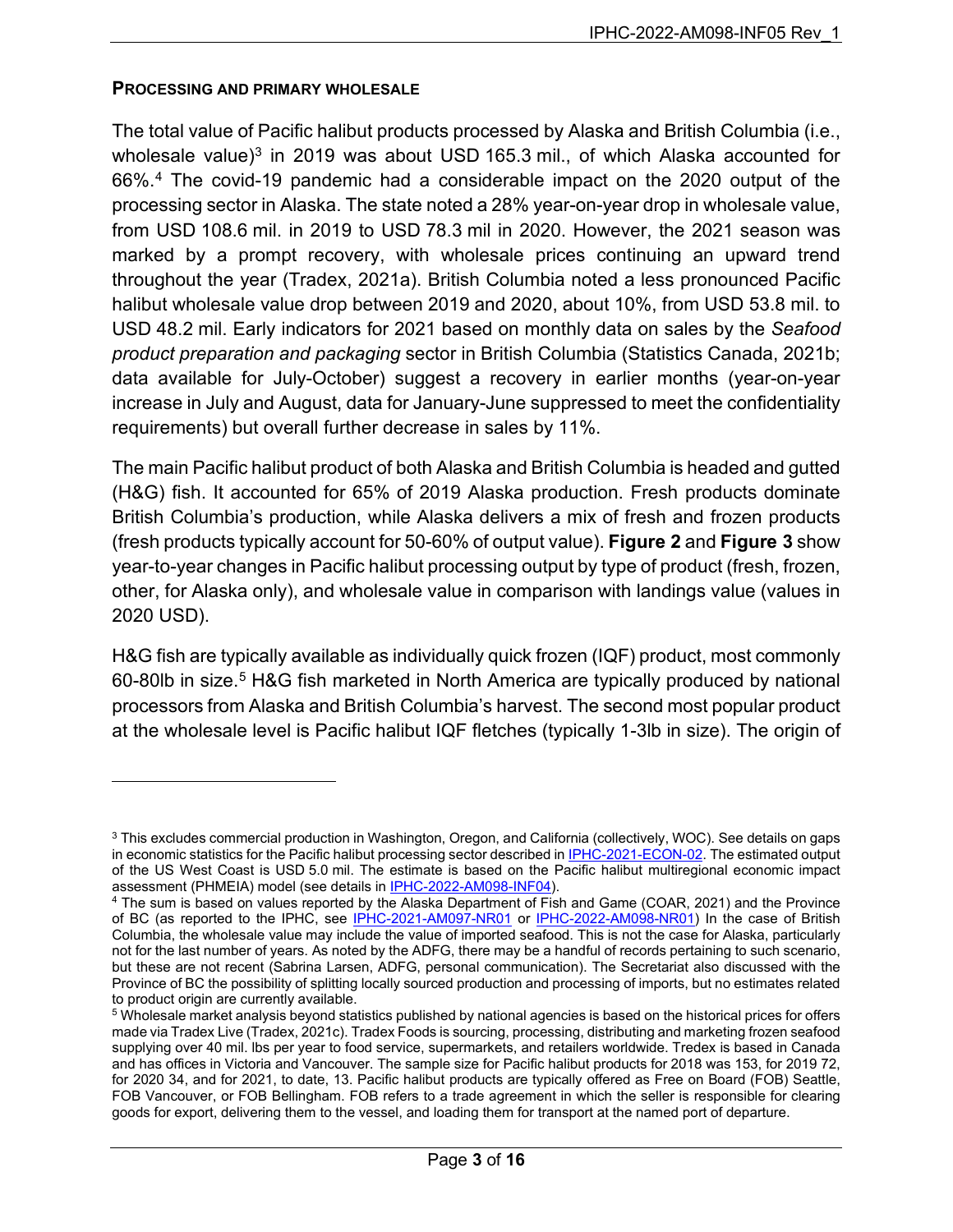the fletches, unlike the H&G fish, varies. What is available on the market is typically a mix of USA-produced fish originating from Alaskan waters and China-produced fish (typically 20-30% of offers on fletches, besides for 2020), much of which is produced from fish harvested in Russian waters. Harvest from Russia is typically about 10-35% cheaper (**[Table](#page-4-0) 2**).



Based on data submitted through Commercial Operator's Annual Report (COAR, 2021).

<span id="page-3-0"></span>*Figure 2: Pacific halibut production – Alaska (2014-2020).*



Based on data provided by the Province of BC (Ministry of Agriculture). Output by type of product not available.

<span id="page-3-1"></span>*Figure 3: Pacific halibut production - British Columbia (2014-2020).*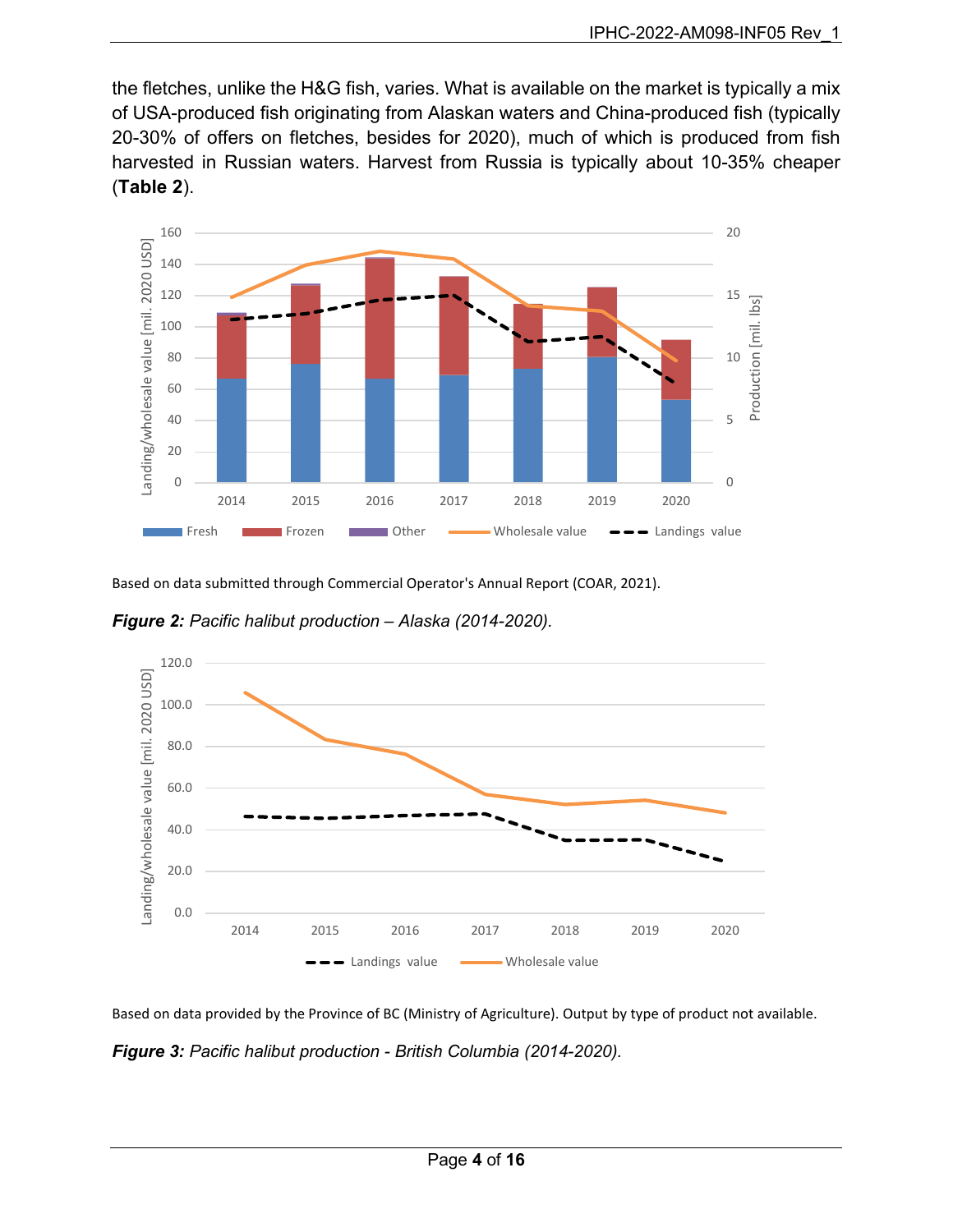|                                 | <b>Fishing Area</b> | 2020               | 2019               |
|---------------------------------|---------------------|--------------------|--------------------|
| Pacific halibut fletches, USA   | Alaska              | USD 10.25-12.75/lb | USD 13.25-14.50/lb |
| production, 1-3lb, 3-5lb        |                     |                    |                    |
| Pacific halibut fletches, China | Russia              | USD 9.25-10.75/lb  | USD 8.50-10.50/lb  |
| production, 1-3lb, 3-5lb        |                     |                    |                    |
| Pacific halibut H&G, USA        | Alaska              | USD 6.35-6.65/lb   | USD 6.50-7.90/lb   |
| production, 10-20lb, 20-40lb    |                     |                    |                    |
| Pacific halibut H&G, Russia     | Russia              | <b>USD 5.80/lb</b> | <b>USD 5.80/lb</b> |
| production, 10-20lb, 20-40lb    |                     |                    |                    |

<span id="page-4-0"></span>*Table 2: Pacific halibut prices on the wholesale market – comparison between Alaskan and Russian harvest* (Tradex, 2021b)*.*

### **RETAIL MARKET AND SERVICES**

On the retail market, Pacific halibut is most commonly sold in the form of fillets (portions, 4-8oz each), but one can also find Pacific halibut steaks and halibut cheeks. Some retailers (e.g., Pike Place Fish Market in Seattle) also sell fish whole. In 2021, fresh Alaskan Pacific halibut fillets routinely sold for USD 24-28 a pound (Welch, 2021), and often more, downtown Seattle (e.g., USD 38 at Pike Place Market). Online, Pacific halibut fillets retailed in late 2021 at about USD 35-48 per pound for fillet portions and USD 35- 36 per pound for steaks. Cheeks were available at USD 34-47 per pound.<sup>6</sup> Online, the shoppers can also choose between Pacific halibut and Atlantic halibut. Atlantic halibut typically retails at slightly lower prices. One online retailer also carried aquacultureproduced halibut from Norway at USD 30 per pound.[7](#page-4-2)

Pacific halibut dishes at the restaurants in metropolitan areas typically sell for USD 37-43 for a dish including a 6oz fish portion. $8$  This translates to about USD 100-115 per pound.

### *Pacific halibut retail market and COVID-19*

Widespread closure of restaurants (**[Figure](#page-5-0) 4**),<sup>[9](#page-4-4)</sup> the Pacific halibut's biggest customers, diminished the demand for fish, particularly high-quality fresh fish that fetch higher prices. Lower prices, down in 2020 by up to 30% in comparison with the previous year (Stremple, 2020), also seen in data from fish tickets from the eLandings reporting system, ADFG,

<span id="page-4-1"></span> $6$  The analysis is based on the database created specifically to analyze retail prices of Pacific halibut. The database currently includes 21 retailers carrying Pacific halibut. It covers all places mentioned in the USA today as the best places to order seafood online (Birdsall, 2020), as well as major retailers that advertise Pacific halibut as a product available on Instacart (i.e., prices could be verified vi[a www.instacart.com\)](http://www.instacart.com/). The database includes only products that are specifically advertised as Pacific halibut, i.e., excludes products when halibut species was not specified. The database also records the fishing area.

<span id="page-4-2"></span> $7$  Norway is increasing aquaculture production of Atlantic halibut for export, including production of sashimi-grade halibut (Wright, 2018).

<span id="page-4-3"></span><sup>&</sup>lt;sup>8</sup> Based on prices in 26 seafood restaurants in major metropolitan areas in Alaska, Washington, and Oregon (Anchorage, Seattle, Bellingham, Portland) that publish menus online (dinner offerings).

<span id="page-4-4"></span><sup>&</sup>lt;sup>9</sup> Equivalent data for Canada is published by Statistics Canada annually and is currently available up to 2019 (Table 11-10-0125-01, Statistics Canada 2021). Thus, at this time, similar effects cannot be confirmed for Canada.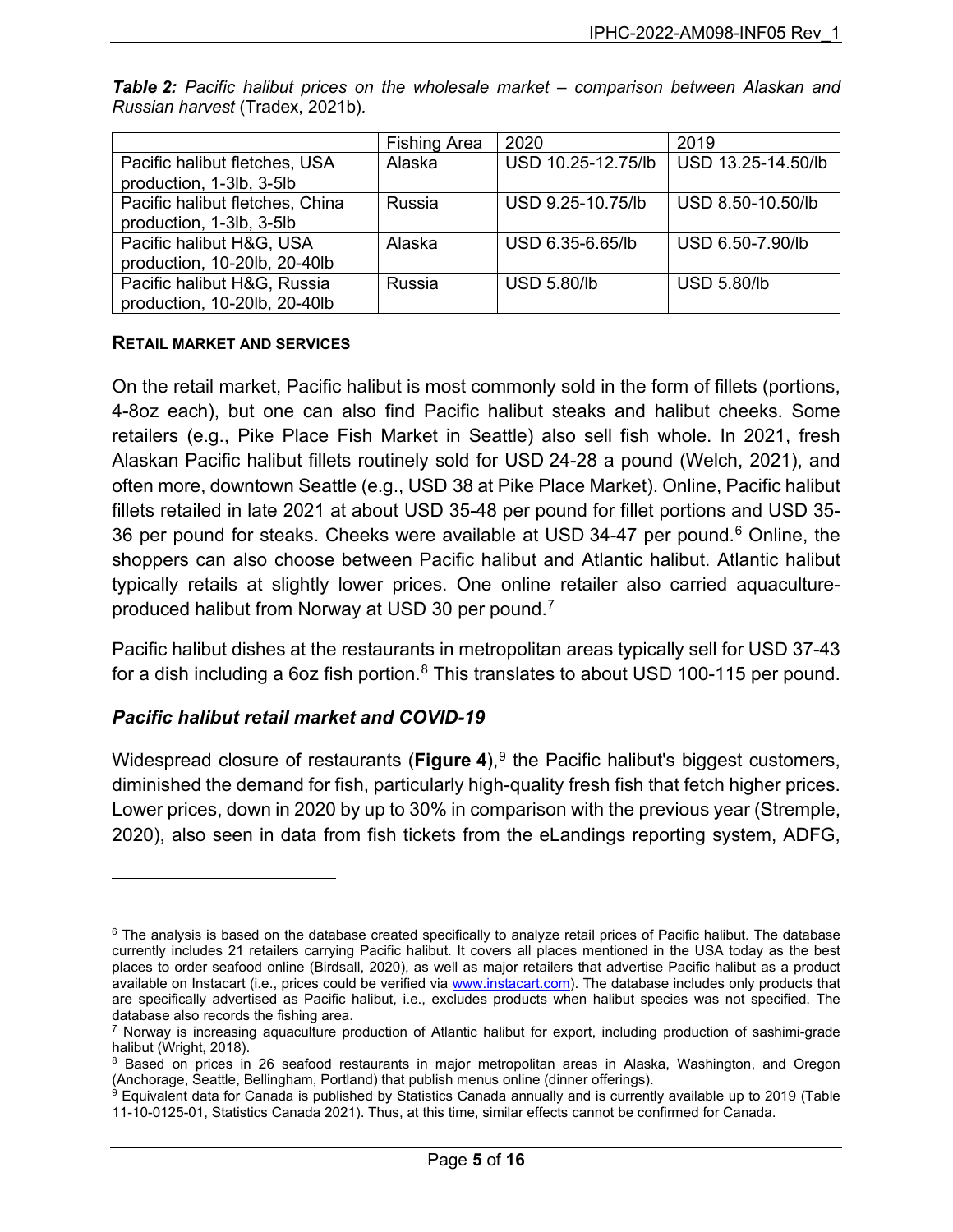2021), caused a slow first half of the 2020 season (Ess 2020, IPHC, 2021). However, amidst the pandemic, Pacific halibut products also noted an increase in online sales, following the general trend for more seafood products consumption at home (Wells, 2020). At the beginning of the lockdown in spring 2020, halibut was the top  $5<sup>th</sup>$  surging cooking recipe searched online in the Seattle-Tacoma metro area (Varriano, 2020). By spring 2021, the restaurant industry started showing a strong recovery (Kelso, 2021), pushing up the prices of Pacific halibut.

Less harvest activity in 2020 had repercussions in the economy beyond the harvest sector as it also affected harvest sector suppliers and downstream industries that rely on its output. Outbreaks of covid-19 in fish processing plants (Estus, 2020; Krakow, 2020) affected economic activity generated regionally by this directly related to the Pacific halibut supply sector. Moreover, seafood processors incurred additional costs related to protective gear, testing, and quarantine accommodations (Ross, 2020; Sapin & Fiorillo, 2020; Welch, 2020b), and these costs were passed on to consumers.



Converted from nominal to real values using Consumer Price Index (CPI, BLS 2021), with baseline in January 2020.

<span id="page-5-0"></span>*Figure 4: Monthly Retail Trade and Food Services - Food Services and Drinking Places: U.S. Total* (US Census, 2021)*.*

# *Certification of Pacific halibut products*

Pacific halibut longline fishery in the Bering Sea off Alaska, and the Pacific waters off British Columbia and Washington state are certified by the [Marine Stewardship Council](https://fisheries.msc.org/en/fisheries/) (MSC). Sustainable production certification, such as the one offered by the MSC, typically adds about 15%, and up to 30% depending on fishery, premium to the product price (Asche & Bronnmann, 2017; Blomquist et al., 2019; Roheim et al., 2011; Vitale et al., 2020).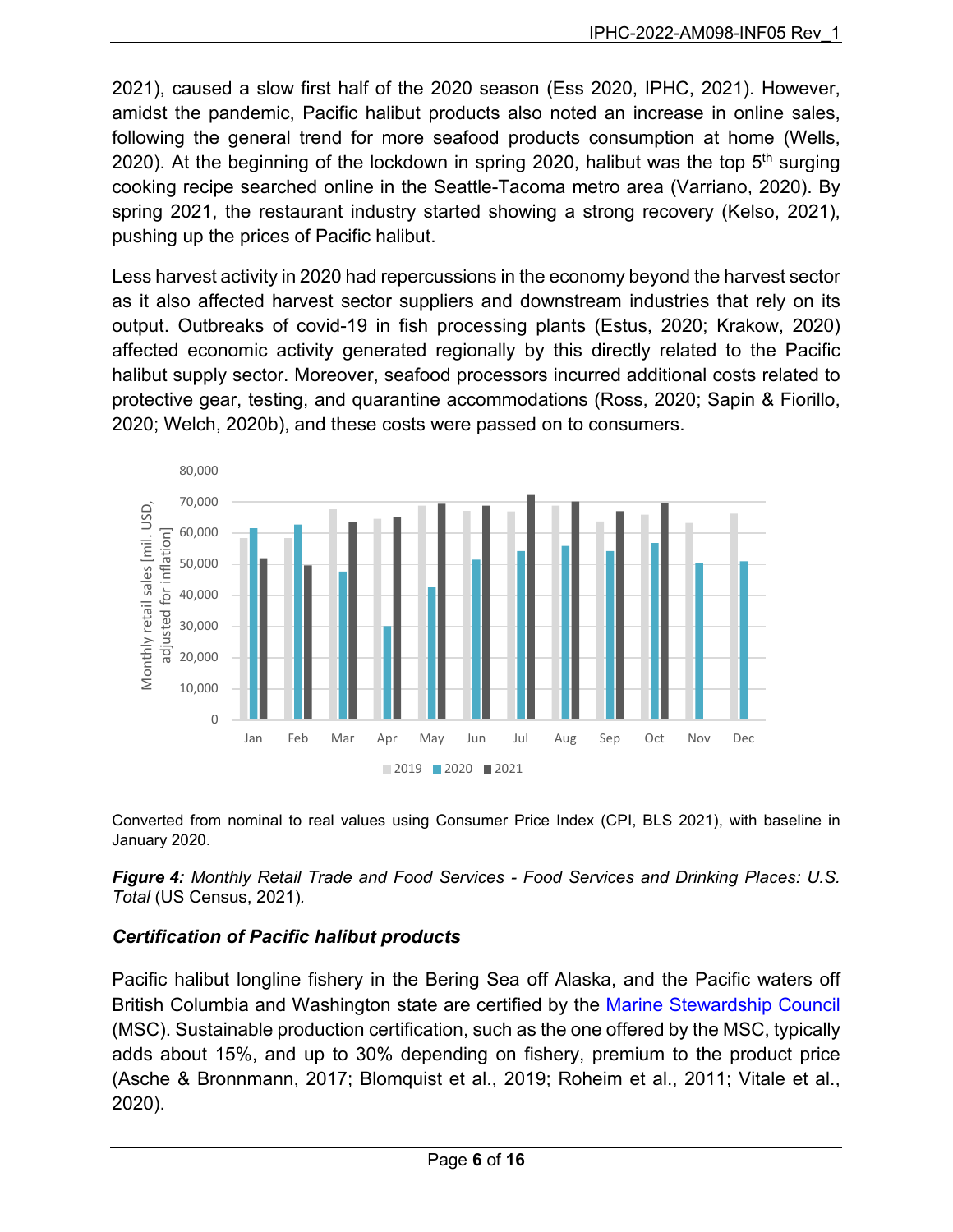The USA MSC catch certification requires product landing at a processor listed on the certificate.[10](#page-6-0) The BC catch is certified via the Pacific Halibut Management Association of BC (PHMA). Access to the certificate for Canada Pacific halibut is limited to approved fish buyers in good standing with PHMA.<sup>[11](#page-6-1)</sup>

Pacific halibut Alaska catch is also certified through the [Responsible Fisheries](https://rfmcertification.org/certified-fishery-species/alaska-halibut/)  [Management \(RFM\) certification program,](https://rfmcertification.org/certified-fishery-species/alaska-halibut/) which is aligned with the FAO Code of Conduct for Responsible Fisheries. RFM certificate also covers Pacific halibut delivered by Southeast Alaska salmon trollers.

Western Bering Sea Pacific halibut longline fishery in Russian territorial waters operated by Longline Fishery Association (57 vessels in total) is also certified by the MSC [\(MSC-](https://cert.msc.org/FileLoader/FileLinkDownload.asmx/GetFile?encryptedKey=uNJKSz0qCIW3NPY98bLG8hPjx3PctibV4l1bsKOomJFptlHJcLo5lWf/h0R9laZa)[F-31439\)](https://cert.msc.org/FileLoader/FileLinkDownload.asmx/GetFile?encryptedKey=uNJKSz0qCIW3NPY98bLG8hPjx3PctibV4l1bsKOomJFptlHJcLo5lWf/h0R9laZa). This fishery is primarily processing fish on board and landing in the ports of Vladivostok or Petropavlovsk-Kamchatskyis.

# *Traceability*

The ability to fully trace a product from the point of sale back to its point of origin, assuring fish is sustainably and legally caught, is increasingly important to customers, although it is mostly adopted in the relation to products that may be illegally sourced (e.g., use of blockchain for strengthening tuna traceability to combat illegal fishing, Visser & Hanich, 2018).

All Pacific halibut in Canada, including Canadian-caught Pacific halibut landed in the United States, are tagged by an observer and certified by Fisheries and Oceans Canada at the point of initial offloading. Each tag has a unique serial number that can be used to trace the fish back to its point of landing.

No widely-practiced traceability initiatives were identified for the USA-caught Pacific halibut. However, some online retailers offer products linked to specific harvesters in Alaska. [12](#page-6-2)

# <span id="page-6-3"></span>**SEAFOOD TRADE**

Understanding the Pacific halibut trade balance is vital to assessing the total supply of Pacific halibut products available on the market. Export of the raw products eliminates it from the country's value chain, preventing additional value added contribution. Imports

<span id="page-6-0"></span> $10$  There are 35 companies approved to participate in the use of MSC Certification for Alaska and Washington state Pacific halibut [\(MSC-F-31514\)](https://cert.msc.org/FileLoader/FileLinkDownload.asmx/GetFile?encryptedKey=mkpu56G1wO6dsgVnG0/cIpwcFsqc9v0PzvigYVLN/DramP/teUEEAbyzfdxUdCn3)

<span id="page-6-1"></span><sup>&</sup>lt;sup>11</sup> Currently, there are 13 authorized fish buyers named in the Certificate [\(MSC-F-30019\)](https://cert.msc.org/FileLoader/FileLinkDownload.asmx/GetFile?encryptedKey=YRHtly40mG3xvPoA8pAGH6G1PFiKxW/V+trVngVGXBTbq8eoMaS9ZkzL5326MFDm).

<span id="page-6-2"></span> $12$  For example, Crowd Cow advertises Pacific halibut from a specific fisher in the Prince William Sound. See details at [https://www.crowdcow.com/products/wild-alaskan-halibut.](https://www.crowdcow.com/products/wild-alaskan-halibut)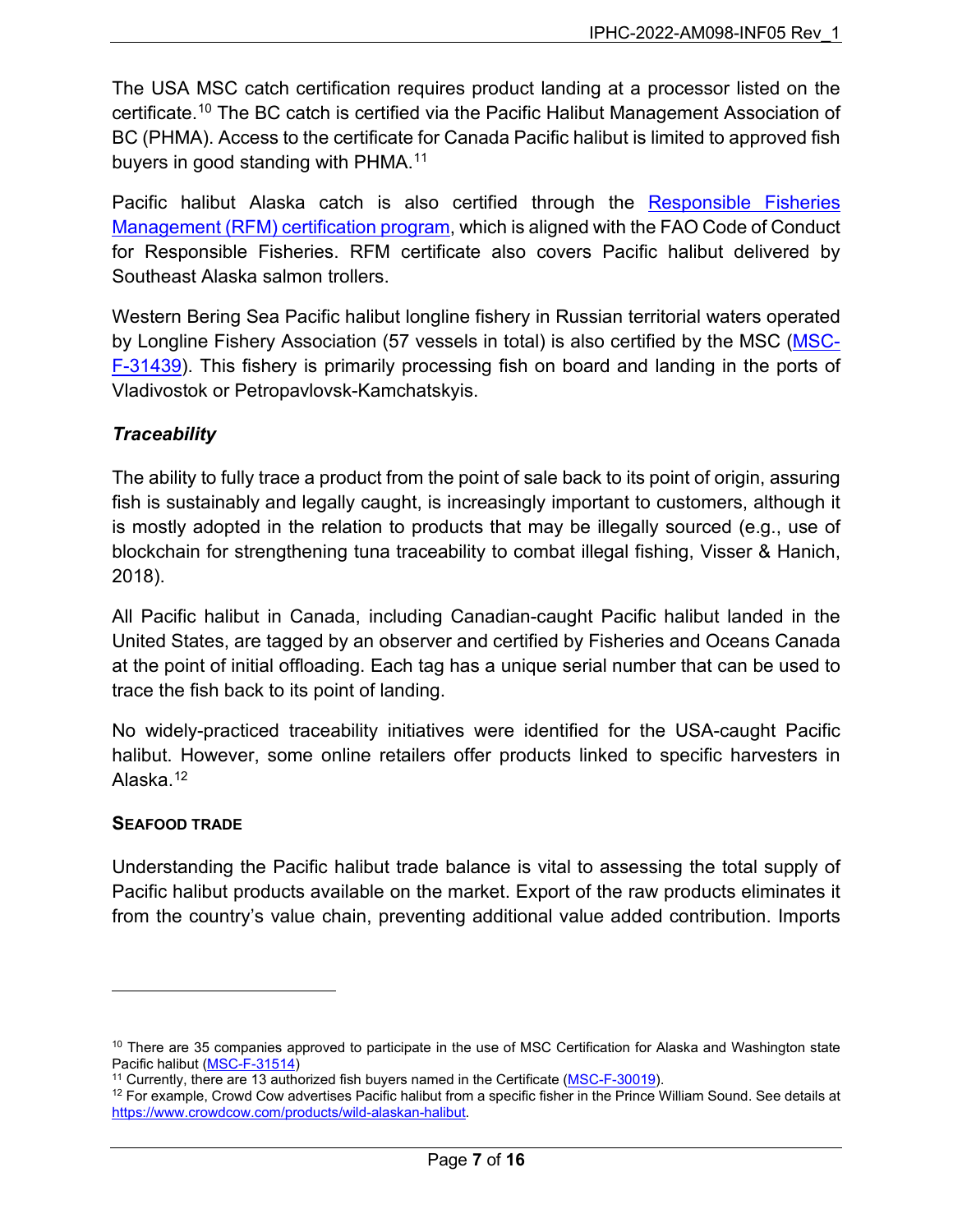compete with other domestically-produced seafood, but can create additional economic impact when there are associated markups.

NOAA database (NOAA, 2021b) provides no evidence for the export of fresh Pacific halibut, although some must be included in the generic category  $HS<sup>13</sup>$  $HS<sup>13</sup>$  $HS<sup>13</sup>$  0302290100: *Flatfish NSPF fresh*. There is a modest import by Canada[14](#page-7-1) of fresh halibut (HS 0302210090: *Halibut NES fresh/chilled*) from Alaska (USD 11.9 mil. in 2019, USD 9.5 mil. in 2020), and Washington and Oregon (USD 7.3 mil. in 2019, USD 3.7 mil. in 2020), presumably dominated by Pacific halibut. Frozen Pacific halibut exports from the United States are lumped with Atlantic halibut (HS 303310015: *Flatfish halibut Atlantic, Pacific frozen)*. Within this category, exports from Alaska and WOC were USD 4.6 mil. in 2019 and USD 4.1 mil. in 2020. Comparing this with Canadian statistics suggests that the majority of frozen Pacific halibut is sent to the Canadian market (USD 4.3 mil. in 2019 and USD 4.0 mil. in 2020, HS 0303310020: *Halibut, Pacific, frozen*). Overall, this suggests that the majority of the US-caught Pacific halibut is contributing to the US economy throughout its value chain. Exports of processed Pacific halibut products (e.g., fillets) are difficult to trace because they are generally merged with other halibut species and could include imported products.

Imports of fresh Pacific halibut, primarily coming from Canada (USD 29.5 mil. with 89% from Canada in 2019; USD 23.1 mil. with 89% from Canada in 2020), adds to the US domestic supply. There is, however, strong evidence that the domestic Pacific halibut is facing increasing pressure from imports. While the imports of fresh products (HS 302210020: *Flatfish Halibut Pacific Fresh*) increased between 2018 and 2019 only modestly (6%), import of frozen Pacific halibut (HS 0303310020: *Flatfish Halibut Pacific Frozen*) increased by 165%. The majority of the increase is attributed to imports from Russia. Although the import of frozen Pacific halibut is still modest (USD 7.5 mil. in 2019), and decreased in 2020 (to USD 5.9 mil.), there are growing concerns regarding the Alaskan Pacific halibut sector's vitality given the competition flooding the market with cheaper products (Welch, 2020a).

Fresh Pacific halibut accounts for about 5% of fresh fish exports from British Columbia, amounting to USD 26.1 mil. in 2019 (USD 20.8 mil. in 2020). Canadian statistics on exports of frozen Pacific halibut (HS 03033120: *Pacific halibut, frozen*) end in 2016, but replacing it generic frozen halibut category (HS 03033100: *Halibut frozen*) suggest that British Columbia exported in 2019 also up to USD 0.6 mil. worth of frozen Pacific halibut products. This export category noted also an increase in 2020 to USD 1.4 mil. There are no fresh Pacific halibut-specific import statistics for Canada. Fresh Pacific halibut is lumped in HS 0302210090: *Halibut NES fresh/chilled*, but data on import from Alaska and

<span id="page-7-0"></span> $13$  The Harmonized System (HS) is a standardized numerical method of classifying traded products.

<span id="page-7-1"></span><sup>&</sup>lt;sup>14</sup> Trade statistics provided directly by the Agriservice BC (Province of British Columbia), personal communication.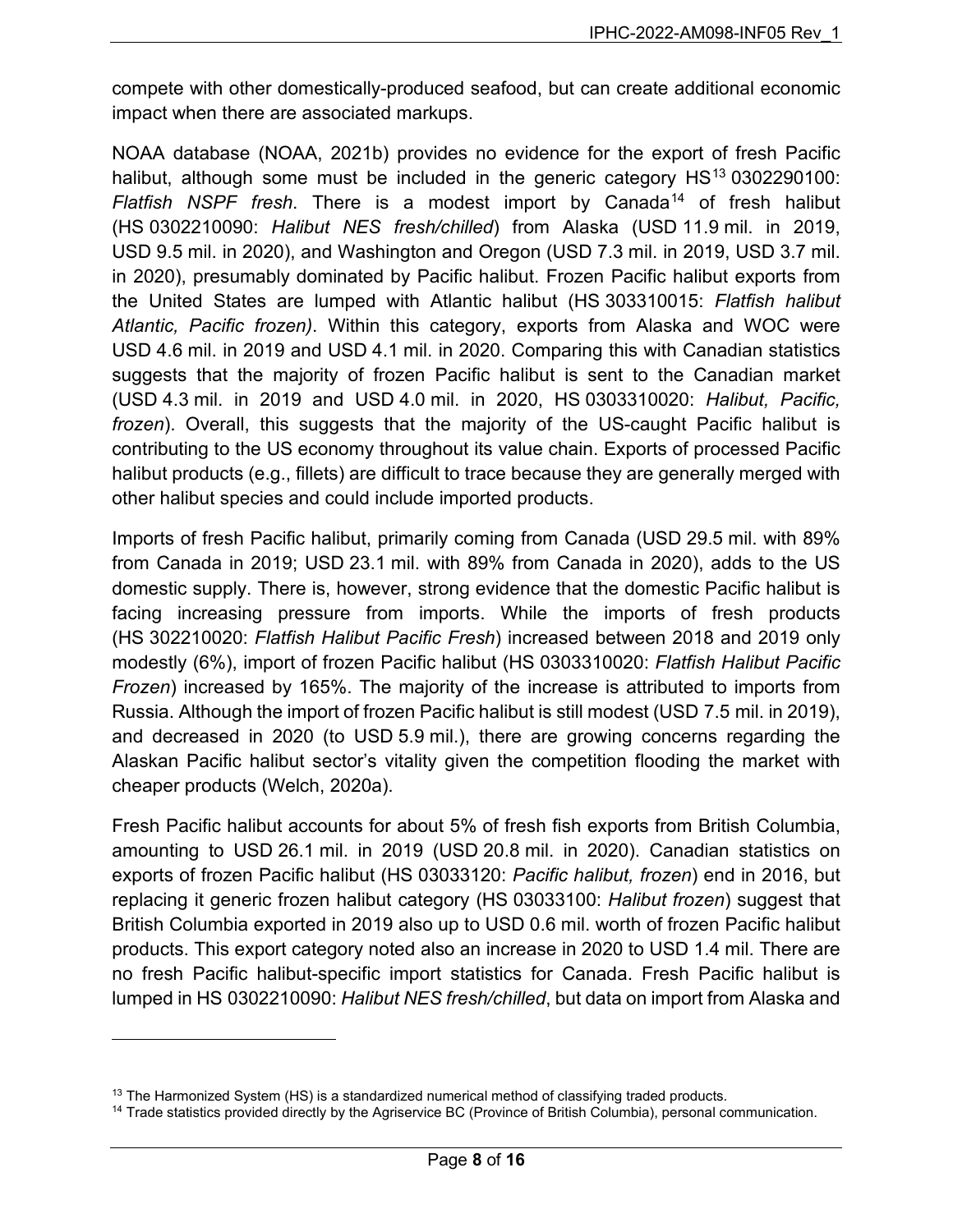WOC suggest import by British Columbia of USD 6.1 mil. in 2019 and USD 4.1 mil. in 2020, and by Canada as a whole of USD 19.2 mil. in 2019 and USD 13.2 mil. in 2020. Imports of frozen Pacific halibut fillets (HS 0304830020: *Fillets, of Pacific halibut, frozen*) by Canada amounted to USD 11.0 mil. in 2019, of which USD 9.0 mil. (81%) was from China, and USD 7.4 mil. in 2020, of which USD 6.0 mil. (82%) from China.

### **FINAL REMARKS**

**[Figure](#page-9-0) 5** summarizes market flows for Pacific halibut, from the landing area to retail and services, accounting for trade balance in fresh, frozen, and processed products, when these could be attributed to Pacific halibut specifically. [15](#page-8-0) Overall, it is estimated that the total value added activity related to Pacific halibut products added up to USD 230 mil. in the United States and USD 140 mil. in Canada. The total consumer expenditures on Pacific halibut products in the United States are assessed at USD 460 mil, and in Canada at USD 232 mil. **[Table](#page-12-0) 3** in **[Appendix I](#page-13-0)** summarizes calculations of the value added, margins, and consumer expenditures for commercial Pacific halibut fishery products in Canada and the United States in 2019.

Understanding the formation of the price paid by final consumers (end-users) is an important step in assessing the contribution of Pacific halibut to the GDP along the entire value chain. However, it is important to note that there are many seafood substitutes available to buyers. Thus, including economic impacts beyond processors and wholesalers in the economic impact assessment (i.e., PHMEIA model, see details in [IPHC-2022-AM098-INF04\)](https://www.iphc.int/uploads/pdf/am/am098/iphc-2022-am098-inf04.pdf), as opposed to assessing the snapshot contribution to the GDP along its entire value chain, would be misleading when considering that it is unlikely that supply shortage would result in a noticeable change in retail or services level gross revenues (Steinback & Thunberg, 2006).

<span id="page-8-0"></span><sup>&</sup>lt;sup>15</sup> As noted in sectio[n Seafood trade,](#page-6-3) processed Pacific halibut products (e.g., fillets) are often difficult to trace because they are generally merged with other halibut species and could include imported products.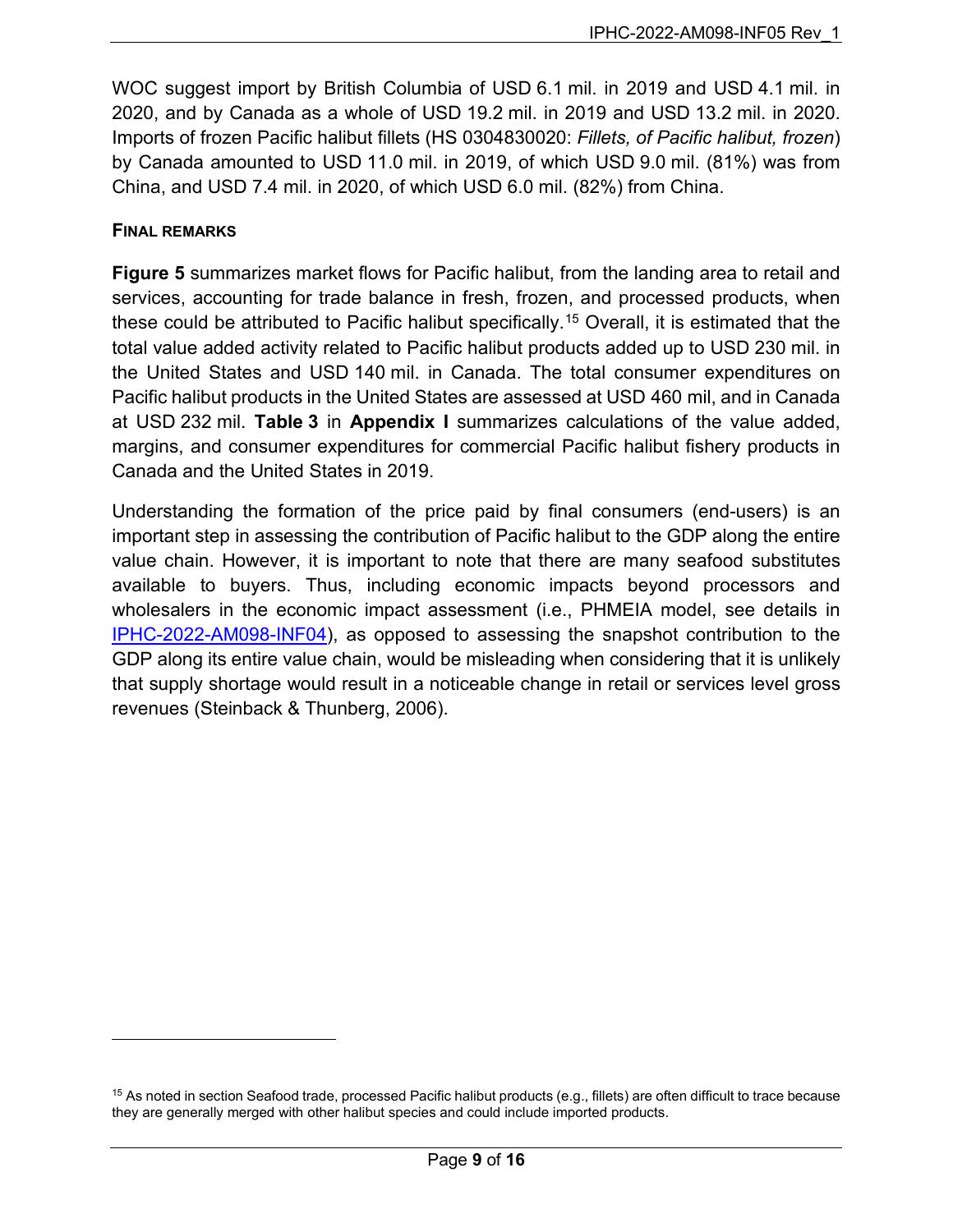

*Notes*: All values associated with arrows are based on 2019 data, all in millions USD. P&W stands for processing and wholesale. This includes seafood products preparation and packaging., i.e., the output can be fresh fish. ROW stands for the rest of the world, i.e., all countries besides Canada and the United States. Values in black indicate domestic production. Values in color inform on trade: purple – fresh fish, blue – frozen fish, and green – processed products (here: fillets). (1) Imports of frozen products from states other than AK, WA, OR, or CA. (2) See footnote [18.](#page-13-1) (3) Of which USD 9.0 mil. coming from China. (4) Excludes processed products because it is reported without the distinction between halibut species. However, fletches produced from Russian harvest processed in China are available on the market (Tradex, 2021c). <sup>(5)</sup> USD 2.5 mil. reported as imported from Mexico. <sup>(6)</sup> Of which USD 0.3 mil. coming from South Korea.

### <span id="page-9-0"></span>*Figure 5: Market flows for Pacific halibut.*

### **REFERENCES**

- ADFG. (2021). *Commercial Fishing Reporting: eLandings*. http://www.adfg.alaska.gov/index.cfm?adfg=fishlicense.elandings
- AFSC. (2019). Wholesale Market Profiles for Alaska Groundfish and Crab Fisheries. In *Alaska Fisheries Science Center*. http://www.mcdowellgroup.net/wpcontent/uploads/2020/09/wholesale-market-profiles-for-alaska-groundfish-and-crabfisheries-noaa.pdf
- AKFIN. (2021). *Alaska Fisheries Information Network (AKFIN) APEX reporting system*. Alaska Fisheries Information Network. https://reports.psmfc.org/akfin
- Asche, F., & Bronnmann, J. (2017). Price premiums for ecolabelled seafood: MSC certification in Germany. *Australian Journal of Agricultural and Resource Economics*, *61*(4), 576–589. https://doi.org/10.1111/1467-8489.12217
- Birdsall, L. (2020). The 10 best places to order seafood online. *USA Today*. https://www.usatoday.com/story/tech/reviewedcom/2020/08/11/10-best-placesorder-seafood-online/3348908001/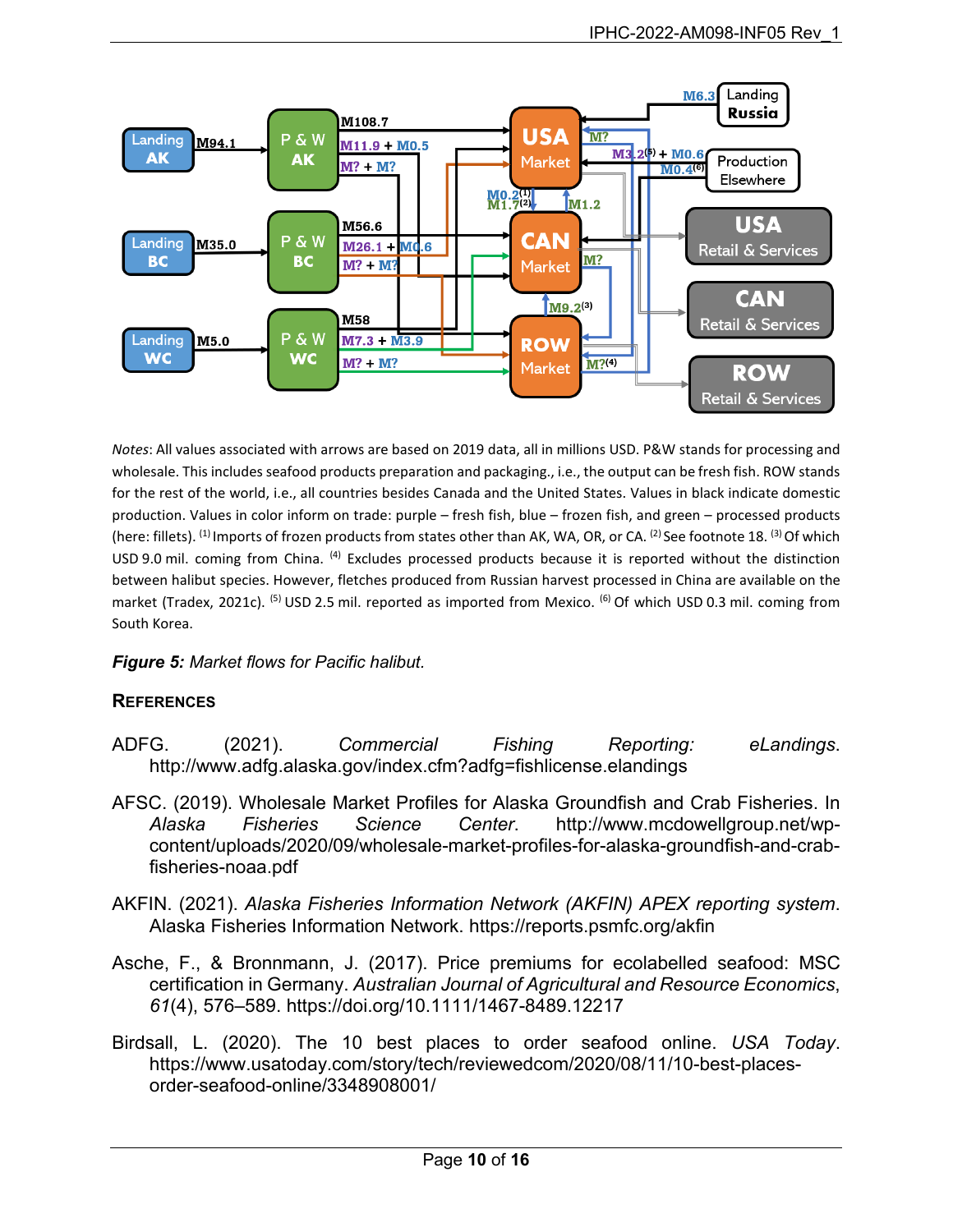- Blomquist, J., Bartolino, V., & Waldo, S. (2019). Price premiums for eco-labelled seafood: effects of the MSC certification suspension in the Baltic Sea cod fishery. *European Review of Agricultural Economics*, *47*(1), 50–70. https://doi.org/10.1093/erae/jby047
- BLS. (2021). *CPI for All Urban Consumers (CPI-U)*. US Bureau of Labor Statistics. https://data.bls.gov/cgi-bin/surveymost
- COAR. (2021). *Commercial Fishing Reporting*. Commercial Operator's Annual Reports. https://www.adfg.alaska.gov/index.cfm?adfg=fishlicense.coar
- DFO. (2021). *Seafisheries Landings*. Fisheries and Oceans Canada. https://www.dfompo.gc.ca/stats/commercial/sea-maritimes-eng.htm
- Ess, C. (2020). Restaurant closings, depressed Japan market push halibut, blackcod prices down. *National Fisherman*. https://www.nationalfisherman.com/alaska/restaurant-closings-depressed-japanmarket-push-halibut-blackcod-prices-down
- Estus, J. (2020). COVID spikes at Alaska fish processing plants raise alarm. *Indian Country Today*. https://indiancountrytoday.com/news/covid-spikes-at-alaska-fishprocessing-plants-raise-alarm
- FAO. (2021a). *Global Aquaculture Production*. Food and Agriculture Organization. http://www.fao.org/fishery/statistics/global-aquaculture-production/query/en
- FAO. (2021b). *Global Capture Production*. Food and Agriculture Organization. https://www.fao.org/fishery/statistics/global-capture-production/en
- IPHC. (2021). *Percentage of Directed Commercial Pacific halibut fishery limit landed by week of year*. https://www.iphc.int/data/year-to-date-directed-commercial-landingpatterns-ak-and-bc
- Kelso, A. (2021). Restaurant Industry Showing Strong Recovery , But Sales Remain Down By \$ 110 Billion From Pre-Pandemic Projections. *Forbes*. Restaurant Industry Showing Strong Recovery , But Sales Remain Down By \$ 110 Billion From Pre-Pandemic Projection
- Krakow, M. (2020). 56 workers at Anchorage seafood plant test positive for COVID-19. *Anchorage Daily News*. https://www.adn.com/alaskanews/anchorage/2020/07/24/56-workers-at-anchorage-seafood-processing-planttest-positive-for-covid-19/
- NMFS. (2018). *Fisheries of the United States 2017*. https://www.fisheries.noaa.gov/national/fisheries-united-states-2017
- NOAA. (2021a). *Annual commercial landing statistics*. https://foss.nmfs.noaa.gov/apexfoss/f?p=215
- NOAA. (2021b). *Foreign Trade*. NOAA Fisheries. https://www.st.nmfs.noaa.gov/apex/f?p=213:3
- PacFIN. (2021). *Pacific Fisheries Information Network (PacFIN) APEX reporting system*.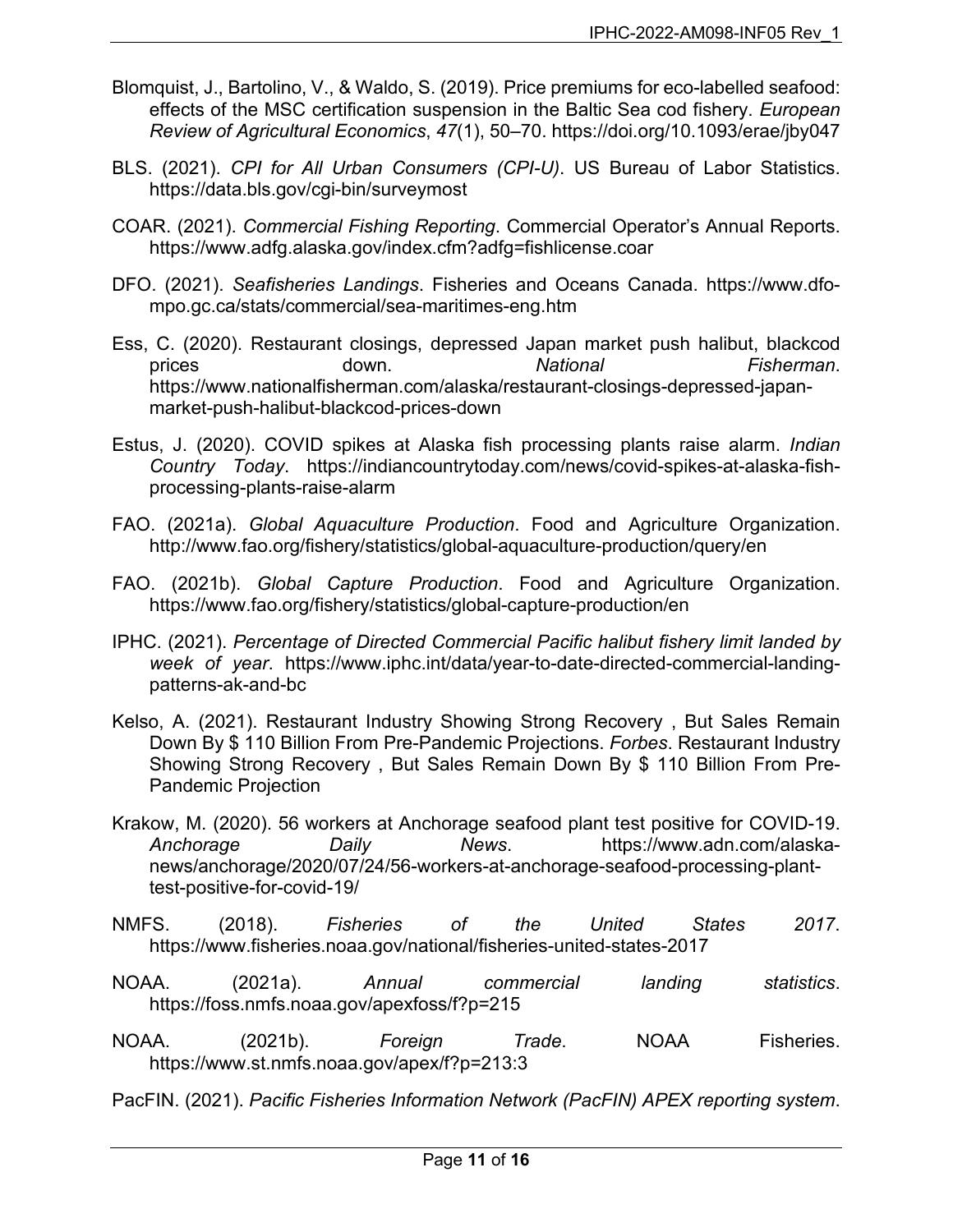Pacific Fisheries Information Network. https://reports.psmfc.org/pacfin

- Roheim, C. A., Asche, F., & Santos, J. I. (2011). The Elusive Price Premium for Ecolabelled Products: Evidence from Seafood in the UK Market. *Journal of Agricultural Economics*, *62*(3), 655–668. https://doi.org/https://doi.org/10.1111/j.1477-9552.2011.00299.x
- Ross, I. (2020). *For Alaska's seafood processors, the COVID-19 pandemic has cost tens of millions of dollars*. KDLG. https://www.kdlg.org/post/alaskas-seafood-processorscovid-19-pandemic-has-cost-tens-millions-dollars
- Sapin, R., & Fiorillo, J. (2020). Seafood processors pay a steep price to keep workers safe from coronavirus. *IntraFish*. https://www.intrafish.com/processing/seafoodprocessors-pay-a-steep-price-to-keep-workers-safe-from-coronavirus/2-1-852502
- Statistics Canada. (2021a). *Table 11-10-0125-01 Detailed food spending, Canada, regions and provinces*. https://doi.org/10.25318/1110012501-eng
- Statistics Canada. (2021b). *Table 16-10-0048-01 Manufacturing sales by industry and province, monthly*. https://doi.org/10.25318/1610004801-eng
- Steinback, S. R., & Thunberg, E. M. (2006). Northeast Region Commercial Fishing Input-Output Model. *NOAA Technical Memorandum NMFS-NE*, *188*.
- Stremple, C. (2020). Local fish put Haines residents to work despite COVID-19 economic slump. *KHNS*. https://khns.org/local-fish-put-haines-residents-to-work-despitecovid-19-economic-slump
- Tradex. (2021a). *Halibut Inventories Fall Short Despite Strong Market*. 3-Minute Market Insight. http://www.tradexfoods.com/3mmi/2021/09-13-halibut-inventories-fall-shortdespite-strong-market
- Tradex. (2021b). *Pacific Halibut Update: 2021 Fishery Limit, a 2020 Season through a Pandemic, Stabilized Pricing and Increased Demand*.
- Tradex. (2021c). *Tradex Live: Historical prices*. http://live.tradexfoods.com/historicalprices.php
- US Census. (2021). *Monthly Retail Trade and Food Services*. https://www.census.gov/econ/currentdata/
- Varriano, J. (2020). Everyone's been cooking like crazy during the coronavirus stay-home order. Here's what Seattle's been making. *The Seattle Times*. https://www.seattletimes.com/life/food-drink/everyones-been-cooking-like-crazyduring-the-coronavirus-stay-home-order-heres-what-seattles-been-making/
- Visser, C., & Hanich, Q. A. (2018). How blockchain is strengthening tuna traceability to combat illegal fishing. *The Conversation*, 1–4. https://theconversation.com/howblockchain-is-strengthening-tuna-traceability-to-combat-illegal-fishing-89965
- Vitale, S., Biondo, F., Giosuè, C., Bono, G., Okpala, C. O. R., Piazza, I., Sprovieri, M., & Pipitone, V. (2020). Consumers' perception and willingness to pay for eco-labeled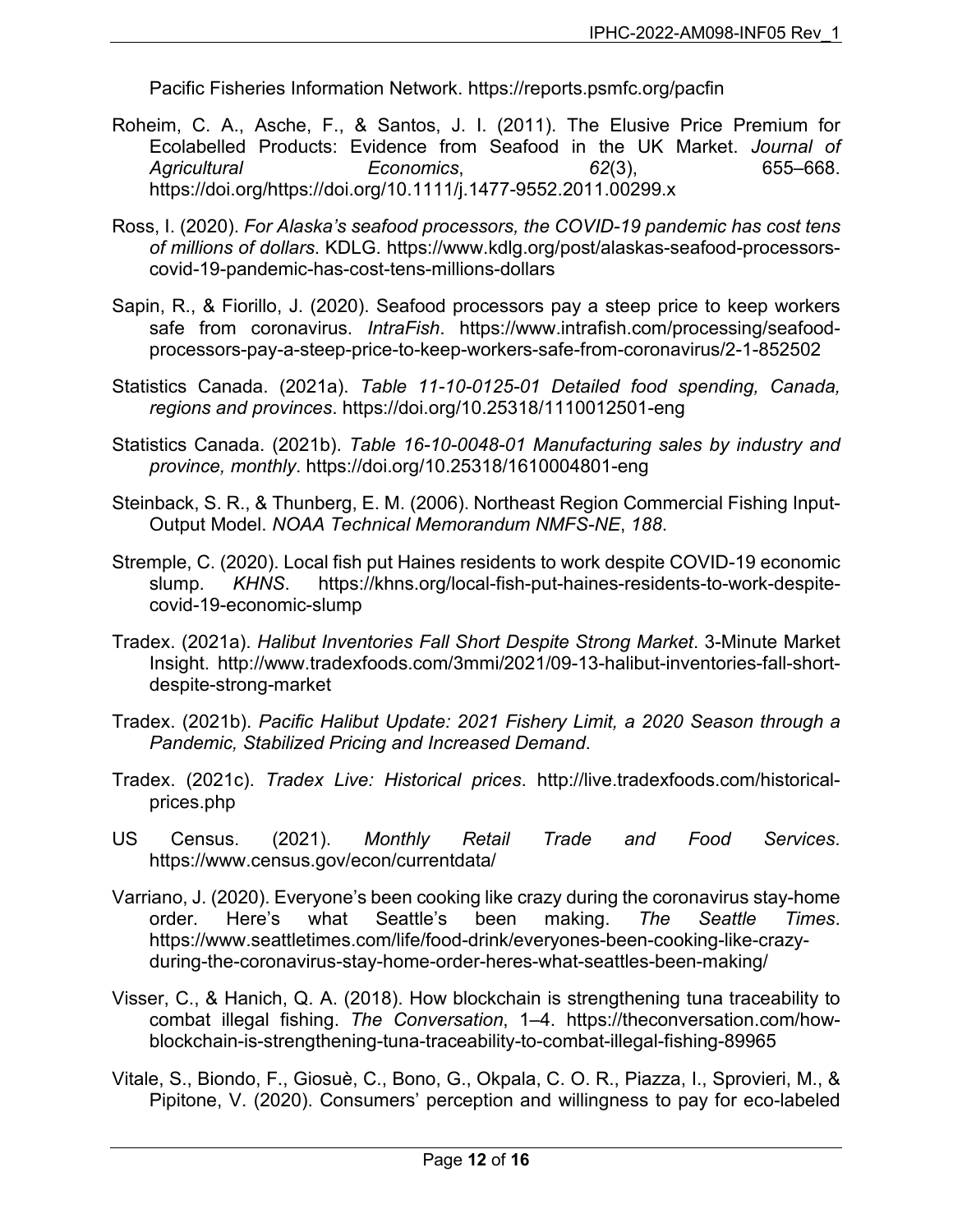seafood in Italian hypermarkets. *Sustainability*, *12*, 1–13. https://doi.org/10.3390/su12041434

- Welch, L. (2020a). Alaska Halibut Gets Battered by Foreign Import. *Fish Factor*. https://www.adn.com/business-economy/2020/05/12/alaska-halibut-gets-batteredby-foreign-imports-including-a-new-russian-fishery/
- Welch, L. (2020b). Alaska Seafood Processors Get Clobbered by COVID Costs. *Alaska Fish Radio*. https://www.seafoodnews.com/Story/1179409/Alaska-Seafood-Processors-Get-Clobbered-by-COVID-Costs
- Welch, L. (2021). Halibut prices to AK fishermen remain high along with customer demand. *Alaska Fish Radio*. http://www.alaskafishradio.com/halibut-prices-to-akfishermen-remain-high-along-with-customer-demand/
- Wells, P. (2020). A Quarantine Silver Lining for Seafood. *The New York Times*. https://www.nytimes.com/2020/05/05/dining/seafood-fish-coronavirus.html
- <span id="page-12-0"></span>Wright, J. (2018). Norway showcases halibut farm as sustainability star. *Responsible Seafood Advocate*. https://www.globalseafood.org/advocate/norway-showcaseshalibut-farm-as-sustainability-star/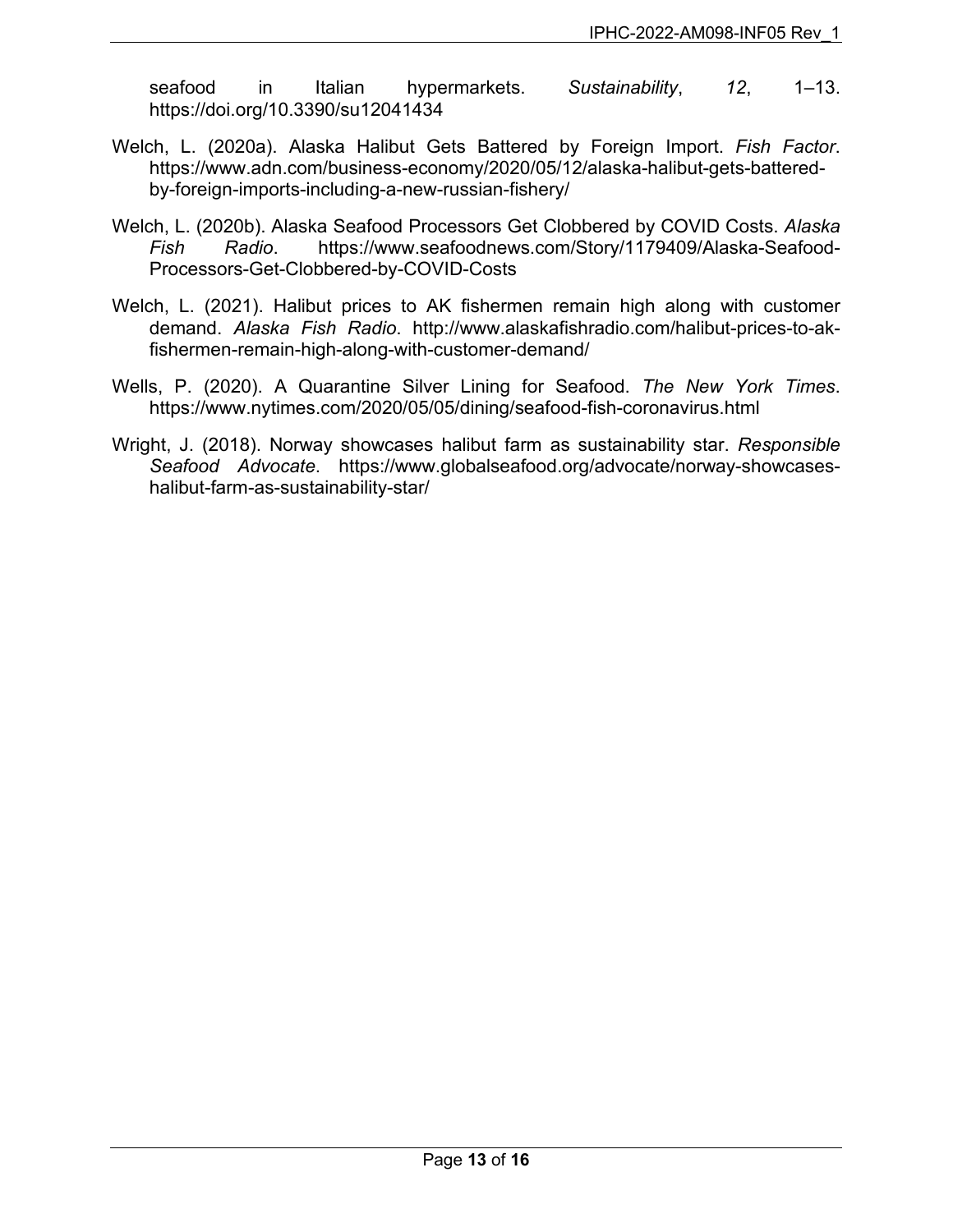<span id="page-13-6"></span><span id="page-13-5"></span><span id="page-13-4"></span><span id="page-13-3"></span><span id="page-13-2"></span>

# *Appendix I*

*Table 3: Summary of 2019 value added, margins, and consumer expenditures for commercial Pacific halibut fishery products in Canada and the United States.*

<span id="page-13-0"></span>

| Sector or type of activity | Purchase of<br>fishery<br>inputs | Mark-up of<br>fishery<br>inputs       | mark-<br>Total<br>within<br>up<br>sector | Value<br>added as a<br>percent of<br>total mark-<br>up | Value<br>added<br>within<br>sector | Value<br>of<br>sales<br>by<br>sector | Value<br>added<br>contribution                 | Exported<br>fishery<br>products <sup>16</sup> | Source                                                                    |
|----------------------------|----------------------------------|---------------------------------------|------------------------------------------|--------------------------------------------------------|------------------------------------|--------------------------------------|------------------------------------------------|-----------------------------------------------|---------------------------------------------------------------------------|
|                            | [mil. USD]                       | Percentage<br>fishery<br>of<br>inputs | [mil. USD]                               | Percentage                                             | [mil. USD]                         | [mil. USD]                           | Percentage<br><b>GDP</b><br>of<br>contribution | [mil. USD]                                    |                                                                           |
| <b>USA</b>                 |                                  |                                       |                                          |                                                        |                                    |                                      |                                                |                                               |                                                                           |
| Domestic harvest           |                                  |                                       |                                          |                                                        |                                    |                                      |                                                |                                               |                                                                           |
| AK                         | $\overline{\phantom{a}}$         | 100%                                  | 94.1                                     | 27.9%                                                  | 26.3                               | 94.1                                 | 11.4%                                          | $\sim$                                        | <b>AKFIN (2021)</b>                                                       |
| WA, OR, CA (WOC)           | $\blacksquare$                   | 100%                                  | 5.0                                      | 40.4%                                                  | 2.0                                | 5.0                                  | 0.9%                                           | $\sim$                                        | PacFIN (2021)                                                             |
|                            |                                  |                                       |                                          |                                                        |                                    |                                      |                                                |                                               |                                                                           |
| Processing/wholesale       |                                  |                                       |                                          |                                                        |                                    |                                      |                                                |                                               |                                                                           |
| AK                         | 92.5                             | 17.5%                                 | 16.2                                     | 17.4%                                                  | 2.8                                | 108.7                                | 1.2%                                           | $\sim$                                        | COAR (2021)                                                               |
| WA, OR, CA (WOC)           | 5.0                              | 14.8%                                 | 0.7                                      | 37.1%                                                  | 0.3                                | 5.8                                  | 0.1%                                           |                                               | Markup based on communication<br>with NOAA (Jerry Leonard, NOAA<br>NWFSC) |
| Rest of the USA            | ~1                               | n.a.                                  | n.a.                                     | n.a.                                                   | ~1                                 | $\sim$ 0                             | $-0\%$                                         | $\sim$                                        | indication of<br>processing<br>No.<br>outside AK/WOC                      |
|                            |                                  |                                       |                                          |                                                        |                                    |                                      |                                                |                                               |                                                                           |
| Imports, fresh             | 29.5                             | $\overline{\phantom{a}}$              | $\overline{\phantom{a}}$                 | $\sim$                                                 | $\overline{\phantom{0}}$           | 29.45                                | $\overline{\phantom{a}}$                       | $\sim$                                        | NOAA (2021b) <sup>17</sup>                                                |
| Exports, fresh             | $\overline{\phantom{a}}$         | $\overline{\phantom{a}}$              | $\overline{\phantom{0}}$                 | $\overline{\phantom{0}}$                               | $\blacksquare$                     |                                      | $\overline{\phantom{0}}$                       | 19.2                                          | AgriService BC <sup>18</sup>                                              |
| Import, frozen             | 7.5                              |                                       |                                          |                                                        |                                    | 7.45                                 |                                                |                                               | NOAA (2021b) <sup>19</sup>                                                |
| Export, frozen             | $\overline{\phantom{a}}$         | $\blacksquare$                        | $\blacksquare$                           | $\overline{\phantom{0}}$                               | $\overline{\phantom{0}}$           | $\overline{\phantom{a}}$             | $\overline{\phantom{a}}$                       | 4.3                                           | AgriService BC <sup>20</sup>                                              |
|                            |                                  |                                       |                                          |                                                        |                                    |                                      |                                                |                                               |                                                                           |

 $16$  This could also include harvest landed in foreign ports, but this does not apply to Pacific halibut.

<sup>17</sup> Includes HS 0302210020: *Flatfish halibut Pacific fresh*. Canada accounts for the majority (89% in 2019) of this import.

<sup>18</sup> Pacific halibut may be included in NOAA's database (NOAA, 2021b) under HS 0302290100: *Flatfish NSPF fresh*. Canadian statistics specify the import of fresh halibut (HS 0302210090: *Halibut NES fresh/chilled)* from Alaska, Washington, and Oregon. Here, we assume that fresh halibut from these regions is most likely Pacific halibut. <sup>19</sup> Includes HS 0303310020: *Flatfish halibut Pacific frozen*. The majority of this production (84% in 2019) is coming from Russia but minor import is also recorded from China and South Korea. Canada accounts for a small portion (3% in 2019) of this import.

<span id="page-13-1"></span><sup>20</sup> NOAA's database (NOAA, 2021b) lumps exports of frozen Pacific halibut with frozen Atlantic halibut (HS 0303310015: *Flatfish halibut Atlantic Pacific frozen*). As the majority of this category is reported as destined for Canada, we use here HS 0303310020: *Halibut Pacific frozen* imports to Canada from Alaska, Washington, Oregon, and California.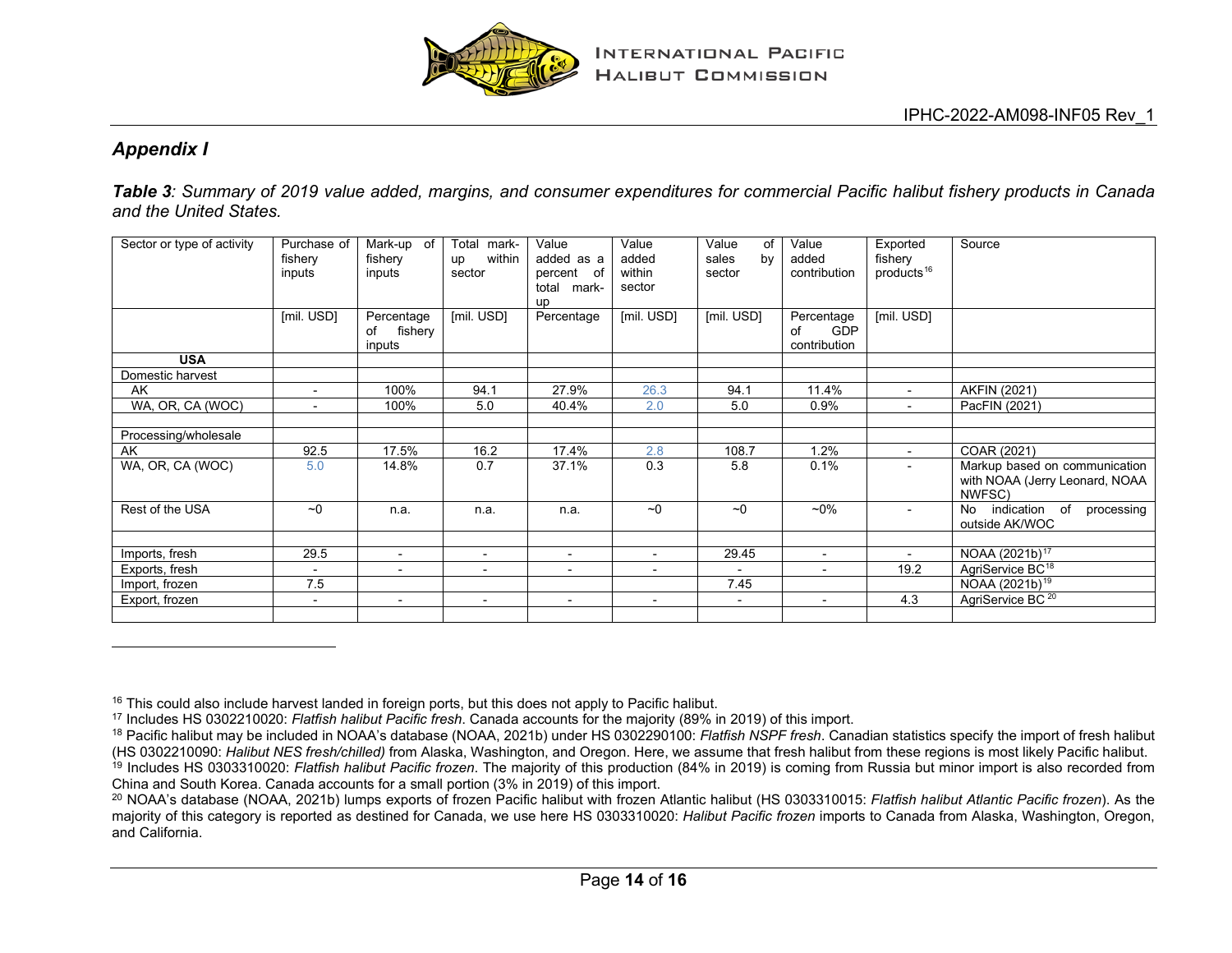<span id="page-14-6"></span><span id="page-14-5"></span><span id="page-14-4"></span><span id="page-14-3"></span><span id="page-14-2"></span><span id="page-14-1"></span><span id="page-14-0"></span>

| Imports, processed                     | 1.2                      | $\overline{a}$           | $\overline{\phantom{a}}$ | $\overline{\phantom{0}}$ | $\overline{a}$           | 1.2                      | $\overline{a}$           | $\sim$                   | NOAA (2021b) <sup>21</sup>                           |
|----------------------------------------|--------------------------|--------------------------|--------------------------|--------------------------|--------------------------|--------------------------|--------------------------|--------------------------|------------------------------------------------------|
| Exports, processed                     | $\overline{\phantom{a}}$ | $\overline{\phantom{a}}$ | $\blacksquare$           | $\sim$                   | $\blacksquare$           | $\sim$                   | $\blacksquare$           | 2.1                      | NOAA (2021b) <sup>22</sup>                           |
|                                        |                          |                          |                          |                          |                          |                          |                          |                          |                                                      |
| Secondary processing                   | 127.0                    | 63%                      | 80.0                     | 28%                      | 22.4                     | 207.0                    | 9.8%                     |                          | FUS <sup>23</sup>                                    |
|                                        |                          |                          |                          |                          |                          |                          |                          |                          |                                                      |
| Retail                                 |                          |                          |                          |                          |                          |                          |                          |                          |                                                      |
| Food service                           | 124.2                    | 182%                     | 226.0                    | 70%                      | 158.2                    | 350.19                   | 68.9%                    | $\sim$                   | <b>FUS</b>                                           |
| Stores                                 | 82.8                     | 33%                      | 27.3                     | 64%                      | 17.5                     | 110.11                   | 7.6%                     |                          | <b>FUS</b>                                           |
|                                        |                          |                          |                          |                          |                          |                          |                          |                          |                                                      |
| TOTAL VALUE ADDED<br><b>ACTIVITY</b>   |                          |                          |                          |                          | 229.5                    |                          | 100%                     |                          |                                                      |
| <b>CONSUMER</b><br><b>EXPENDITURES</b> |                          |                          |                          |                          |                          | 460.3                    |                          |                          |                                                      |
|                                        |                          |                          |                          |                          |                          |                          |                          |                          |                                                      |
| Canada                                 |                          |                          |                          |                          |                          |                          |                          |                          |                                                      |
| Domestic harvest                       |                          |                          |                          |                          |                          |                          |                          |                          |                                                      |
| <b>BC</b>                              | $\overline{\phantom{a}}$ | 100%                     | 35.0<br>[CAD 46.4]       | 88.9                     | 31.1                     | 35.0<br>[CAD 46.4]       | 22.2%                    |                          | Direct report to the IPHC (IPHC-<br>2021-AM097-NR01) |
|                                        |                          |                          |                          |                          |                          |                          |                          |                          |                                                      |
| Processing / wholesale                 |                          |                          |                          |                          |                          |                          |                          |                          |                                                      |
| <b>BC</b>                              | 35.0<br>[CAD 46.4]       | 61.7%                    | 21.6                     | 42.4%                    | 9.1                      | 56.6<br>[CAD 75.1]       | 6.5%                     | $\blacksquare$           | Direct report to the IPHC (IPHC-<br>2021-AM097-NR01) |
| Rest of Canada                         | ~1                       | n.a.                     | n.a.                     | n.a.                     | ~1                       | $\sim$ 0                 | $-0\%$                   | $\overline{\phantom{0}}$ | No<br>indication<br>of<br>processing<br>outside BC   |
|                                        |                          |                          |                          |                          |                          |                          |                          |                          |                                                      |
| Imports, fresh                         | 19.2                     | $\overline{a}$           | $\blacksquare$           | $\overline{a}$           | $\overline{\phantom{a}}$ | 19.2                     | $\blacksquare$           | $\sim$                   | AgriService BC <sup>24</sup>                         |
| Exports, fresh                         | $\blacksquare$           | $\overline{\phantom{a}}$ | $\overline{\phantom{a}}$ | $\sim$                   | $\overline{\phantom{a}}$ | $\overline{\phantom{0}}$ | $\blacksquare$           | 26.1                     | AgriService BC <sup>25</sup>                         |
| Import, frozen                         | 5.0                      | $\overline{\phantom{a}}$ | $\overline{\phantom{a}}$ | $\overline{\phantom{a}}$ | $\overline{\phantom{a}}$ | 5.0                      | $\overline{\phantom{a}}$ |                          | AgriService BC <sup>26</sup>                         |
| Export, frozen                         | $\blacksquare$           | $\overline{\phantom{a}}$ | $\blacksquare$           | $\sim$                   | $\overline{\phantom{a}}$ | $\blacksquare$           | $\overline{\phantom{0}}$ | 0.6                      | NOAA (2021b) <sup>27</sup>                           |

<sup>22</sup> This includes HS 0304835005: *Flatfish halibut NSPF fillet frozen*, only export from Alaska and Washington (97.8% for this product export). This would be an underestimate in the case of secondary processing elsewhere in the United States.

<sup>21</sup> This includes HS 0304835025: *Flatfish Halibut NSPF fillet frozen* imported from Canada to Alaska and WOC only. This is most likely an underestimate, because the Pacific halibut is also produced by Russia. The number may be also confounded by imports of Atlantic halibut from Canada, but imports to the West Coast are assumed to be dominated by Pacific halibut.

<sup>&</sup>lt;sup>23</sup> Calculated based on the average mark-up of fishery inputs and value added as a percent of total mark-up reported by NMFS (2018), Fisheries in the United States (FUS) report.

<sup>24</sup> Canadian trade statistics only record imports for generic fresh halibut products (HS 0302210090: *Halibut NES fresh/chilled*). Here, we report only import from Alaska, Washington and Oregon, assuming this reflects import of Pacific halibut as opposed to Atlantic halibut. However, import from the rest of the world is expected to play an increasing role in the coming years, and alternative sources for understanding Canada's Pacific halibut imports should be reviewed.

<sup>25</sup> Here, HS 03022120: *Halibut Pacific fresh/chilled* was used. US market is nearly the only export destination recorded for this product (99.994% in 2019).

<sup>26</sup> This includes HS 0303310020: *Halibut Pacific frozen*. Alaska, Washington and Oregon account for the majority (86.3% in 2019) of frozen import.

<sup>27</sup> Includes US imports of HS 0303310020: *Flatfish halibut Pacific frozen*. More generic category in the Canadian database (HS 03033100: *Halibut frozen*) reports nearly the same value and indicates that nearly all of this product (96.8% in terms of value in 2019) goes to the United States.